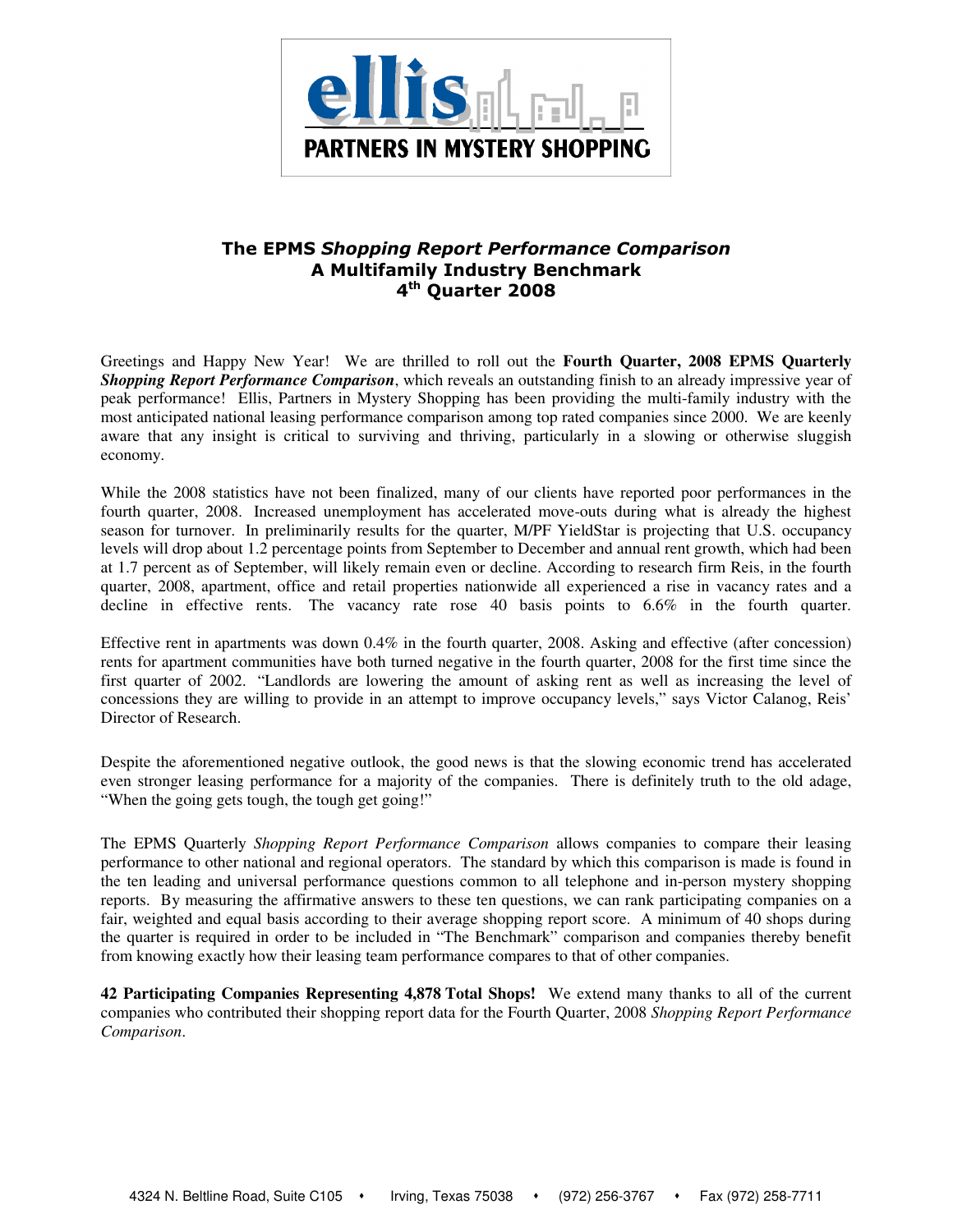| <b>Alliance Residential Company</b> | <b>Fairfield Residential</b>       | Post Properties                |
|-------------------------------------|------------------------------------|--------------------------------|
| Amli Residential                    | Fogelman Management Group          | Prometheus Real Estate Group   |
| Avalon Bay Communities, Inc.        | <b>Gables Residential Services</b> | <b>RAM Partners, LLC</b>       |
| BH Management Services, Inc.        | Greystar Management                | SARES.REGIS Group              |
| Bozzuto & Associates                | <b>JPI</b>                         | Sequoia Equities               |
| <b>BRE</b> Properties               | Legacy Partners Residential, Inc.  | <b>Simpson Property Group</b>  |
| Capreit                             | <b>Lincoln Property Company</b>    | Tarragon Management, Inc.      |
| <b>Capstone Real Estate</b>         | Lynd Company, The                  | The Bainbridge Companies       |
| <b>Carmel Partners</b>              | <b>Lyon Apartment Communities</b>  | The Connor Group               |
| <b>Colonial Properties Trust</b>    | Madison Apartment Group LP         | UDR, Inc.                      |
| CTL Management, Inc.                | Milestone Management               | Village Green Companies        |
| <b>CWS</b> Apartment Homes          | Mission Residential, LLC           | <b>Waterton Residential</b>    |
| Drucker & Falk, LLC                 | Northland Investment Corporation   | <b>Weidner Apartment Homes</b> |
| $E \& S$ Ring Corporation           | Pinnacle                           | <b>Western National Group</b>  |

**Fourth Quarter 2008 represents the highest average scores in the nine year history of the Benchmark Report at 91.2%!** As we have pointed out in previous benchmark reports, the fourth quarter usually brings about strong leasing performance as indicated by higher shopping report scores. Factor in the record breaking scores of the top three performers and that, with only two exceptions, all companies posted an overall average of 80% or higher and history is made.

|                                     | Overall Fourth  | Company Score – Average Ranges | <b>Total Shops</b> |       |
|-------------------------------------|-----------------|--------------------------------|--------------------|-------|
| Fourth Quarter                      | Quarter Average | High                           | Low                |       |
| $4th$ Quarter, 2008                 | 91.2%           | 97.8%                          | 75.5%              | 4,873 |
| $\overline{4^{th}}$ Quarter, 2007   | 87.7%           | 96.9%                          | 72.1%              | 5,075 |
| $\overline{4^{th}}$ Quarter, 2006   | 86.2%           | 95.7%                          | 74.3%              | 4,441 |
| $\overline{4^{th}}$ Quarter, 2005   | 83.3%           | 93.9%                          | 69.8%              | 3,796 |
| $\overline{4^{th}}$ Quarter, 2004   | 86.2%           | 93.9%                          | 66.7%              | 5,448 |
| $\overline{4^{th}}$ Quarter, 2003   | 88.1%           | 94.4%                          | 76.3%              | 5,131 |
| $4th$ Quarter, 2002                 | 85.0%           | 90.8%                          | 75.2%              | 2,145 |
| $\bar{4}^{\rm th}$<br>Quarter, 2001 | 82.7%           | 88.9%                          | 64.7%              | 1,917 |
| $4^{\text{th}}$<br>Quarter, 2000    | 80.6%           | 89.2%                          | 60.0%              | 1,261 |

Although the fourth quarter, 2008 scores are remarkable, the trend for each quarter is consistent. As evidenced in prior quarters, the first quarter and fourth quarter scores reflect the highest scores for the year. Overall scores improved by 3.5%, comparing last year's fourth quarter average with this year's fourth quarter average. Considering the number of shops that are factored into these scores, the 3.5% gain is indicative of the times and the quest for nothing less than exceptional leasing performance.

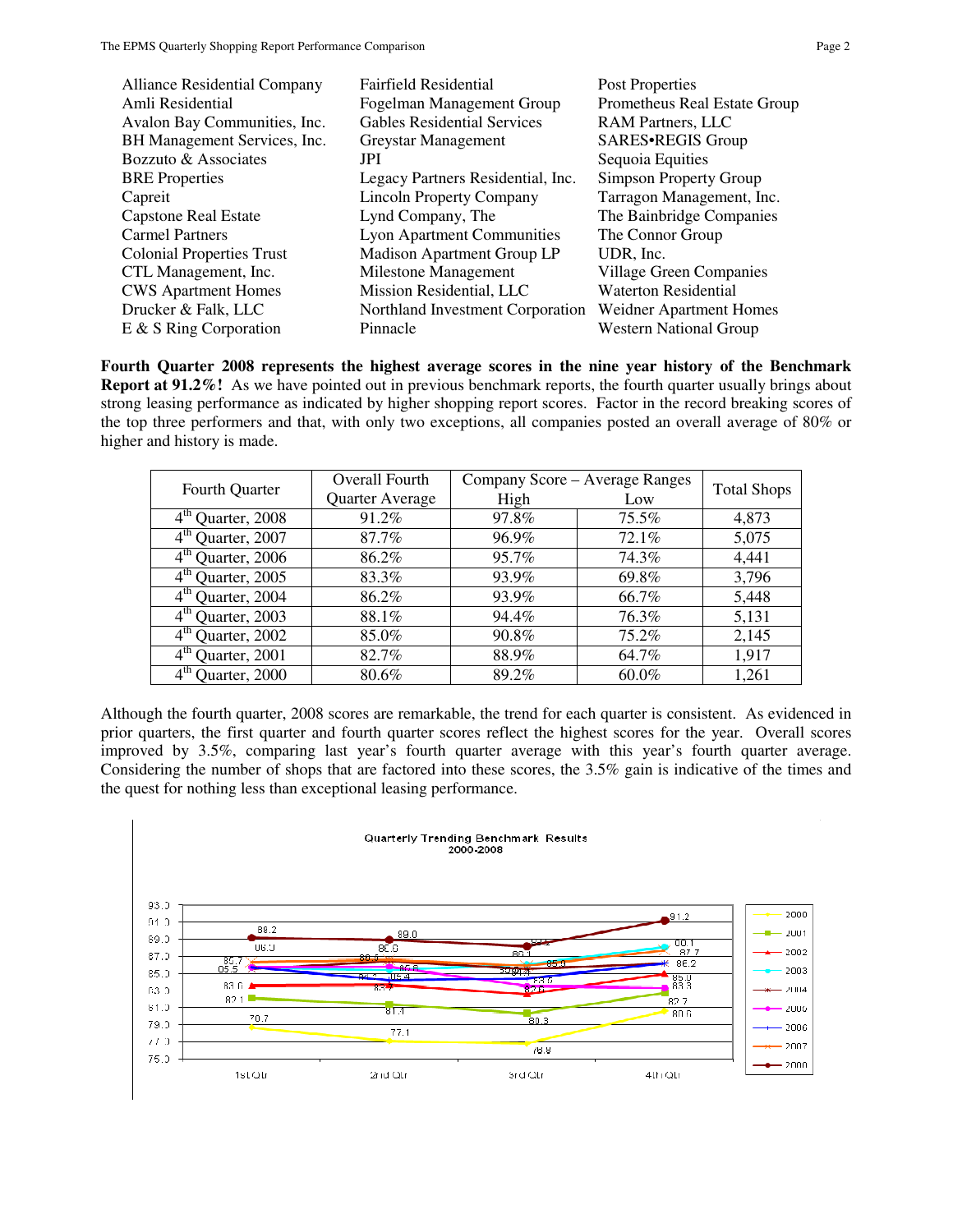**Gables Residential Tops the Fourth Quarter Benchmark, Posting the Highest Individual Company Score in the History of the Comparison!** Coming in first this quarter with an average score of 97.82%, the leasing professionals at Gables surpassed the previous record setting score by 0.9%. Gables combines high expectations, positive reinforcement and an excellent training program to maintain one of the industry's most effective leasing forces. Jana Muma, Vice President, Learning & Development, was elated to hear of her company's remarkable performance.

*"Congratulations to all associates on this monumental achievement! You consistently go above and beyond in all that you do. We are proud of your success and want to thank you for your commitment to offering the highest level of service and sales quality to our customers."* 

**Carmel Partners Takes Second Place with their Highest Score Ever!** Outperforming their previous quarter's overall score by more than a full percentage point, the team at Carmel finished the quarter with an average score of 97.36%. Kate Grasso, Director of Training and Development, shared these comments about her team's success:

*"We are extremely excited about this achievement! This score is truly a representation of the entire team's commitment to making Carmel a success. Our associates are dedicated and always focused on reaching the goal of top leasing performance."* 

**CWS Apartment Homes Rolls into the Number Three Spot, with Another High Score**! The leasing team at CWS increased their overall score by 2.7% to finish the fourth quarter at 96.67%. Shellie McDaniel, newly appointed Assistant Director of Operations, shared her thoughts about this top three finish:

*"I am so pleased for our associates! They're working hard because they believe in their product and the standards that our company has set forth. To finish the Benchmark in the top three is really impressive, but more importantly, the score is a strong indicator that we're doing things right!"* 

**Village Green Companies Breaks the Barrier with a Fourth Place Finish!** With an impressive overall score of 95.07%, Village Green made great strides to get to this top spot. The company's previous high score of 91.27% is clearly a distant memory. This is the greatest gain for any company in the top five. Debbie Oaks, Director of Training and Associate Development, attributes their success to a combination of things including an increased focus on on-site training and the actual shopping report Benchmark questions. Tom Oslund, Vice President of Marketing & Communications, commented on Village Green's accomplishment:

*"We are very pleased with the results! We set the bar to improve our scores, focused on areas of opportunities, and got back down to the basics. We are extremely proud of what the Village Green team has achieved."* 

**SARES-REGIS Group Rounds out the Top Five!** In only their second appearance in the comparison, SARES-REGIS Group placed once again in the top 5 of the survey, posting a fourth quarter score of 95.05%. Nadine Peiffer-Seitz, Director of Training, remarked about the company's tremendous focus on consistency:

*"We place a great deal of importance on continuous training not just for our new employees but also our seasoned professionals. We have quality people who lead by example every day."* 

# **PERFORMANCE IMPROVEMENT PROGRAMS – ACCOUNTABILITY / CONSEQUENCES**

By all accounts, the participating companies faced a great deal of adversity during the fourth quarter. Most of them demonstrated that they are aptly prepared to face these tough times with strong leasing performance and customer service skills. When asked about what drives these types of results in their respective organizations, most of the surveyed executives indicated that they made no significant changes to their current performance improvement programs; however, in each success story, there is an overriding theme of focus, motivation and a drive to be the best.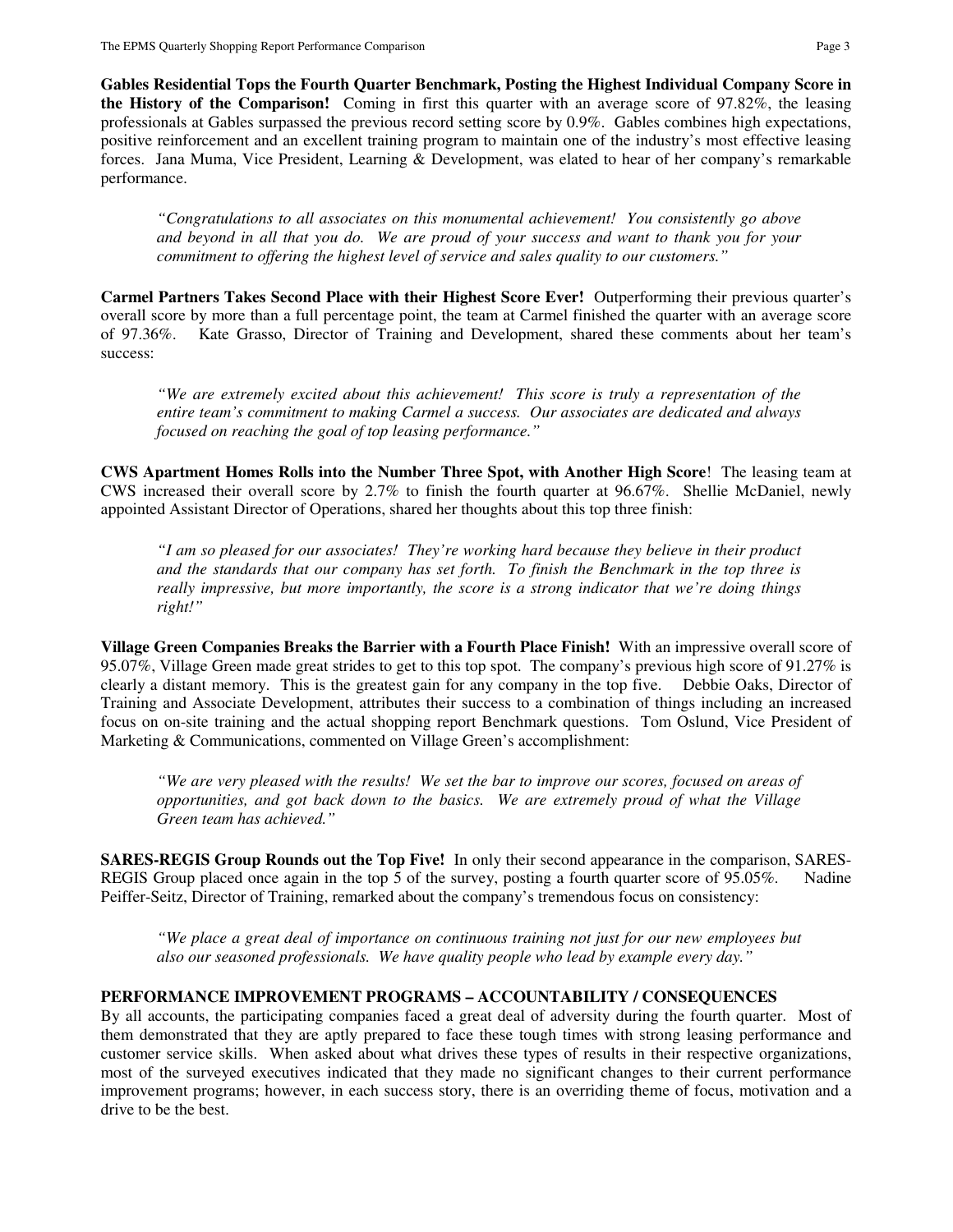**Jana Muma** shared these thoughts, "I think you find that successful teams shine during tough times. People pull together and the result is peak performance. We did not modify our program at all this quarter. I do believe that our associates realize that the quality of the sales force must be at its highest level during these economic conditions. Increased communication combined with support and motivation starts from the top and is carried through to all levels. Our CEO, **David Fitch**, sent an email early in the fourth quarter, and his closing statement was this, *'Cycles are part of the business world, and it is becoming more and more apparent that we will be experiencing recessionary conditions over the foreseeable future which means the company needs to continue to be ever diligent in the way we manage our business. We must be both efficient in our processes and continue to deliver the best in customer service.'* "

Economic pressures can sometimes tempt companies to move employee motivation and communication to the back burner yet with such a strong correlation between employee engagement and higher levels of performance, it makes good business sense to dedicate effort to this cause in even the toughest times. According to Lightspeed Research – The Foresight Group, boosting engagement and thus motivation, results in stronger business performance. In fact, their five point plan for creating an optimal environment during difficult times is strikingly similar to what we have been discussing in this very report over the previous year and a half. Communication of organizational goals, reinforcing the importance of employee performance, surveying employees to get feedback, investing in training, and acknowledging employees for a job well done are the just a few ways to boost productivity.

Many of our Top Five companies indicated plans to continue already solid performance programs while placing more focus on training and motivational methods. **Nadine Peiffer-Seitz** communicated two key components of their 2009 plan for success: a formal written performance improvement plan and advanced training. Their advanced training also includes a mentoring program which is a new facet in their education program. "We truly value our employees, and we are committed to helping them understand their importance in our organization," she stated.

At CWS, communicating the "Gold Standard" is and will continue to be the driving force behind all facets of doing business. "Our goal is a *'Gold Standard'* in service, quality and presentation. We have equipped our operations executives with tools to assist in driving leasing performance, and we have a tremendous focus on education. We want to continually reinforce the expectation and also to reward those who make being the best their top priority," said **Shellie McDaniel**.

Although Village Green is very pleased with their performance, they remain focused on the basics and on improving their results. "Accountability was a huge factor in raising our overall shopping scores," according to **Tom Oslund**. Beginning with the fourth quarter, Village Green took a very aggressive approach to poor performance, actively involving the Area Directors (responsible for five to six communities each) along with the Regional Leasing & Marketing Directors. The Area Directors were able to capitalize on the "face time" with the Leasing Professionals. "Quickly, we could assess whether a good hiring decision had been made. We weeded out the nonperformers, people who needed to find another opportunity. We feel confident holding people to a minimum standard because we give them the tools, resources, and training to do their job and make it happen. **Jonathan Holtzman**, Chairman and CEO, and **George S. Quay, IV**, Chief Operating Officer, are very involved with setting the expectation when it comes to measuring tools (i.e., shopping reports and resident satisfaction surveys). These programs are part of our day-to-day operations. They not only help us rent apartments, but they enhance our reputation and help gain new third party business and financing for new developments. These programs reinforce our reputation to deliver results."

A weak economy does not have to mean weak performance. Sometimes, the least effective course of action during an economic downturn is to "hunker down" and make cuts to marketing and training programs. Every company should do a self-assessment to discover what might give them the slightest edge in this competitive environment. **Jana Muma** added, "To prepare for future challenges, we will continue to raise the bar. The shopping report has been revised to measure a higher quality in the sales presentation. Our plans also include clear communication of our expectations, a focus on leadership development and new and exciting ways to let our employees know how valuable they are. We will continue to survey our associates and design our programs based on their feedback. Their contributions are so important to our continued success."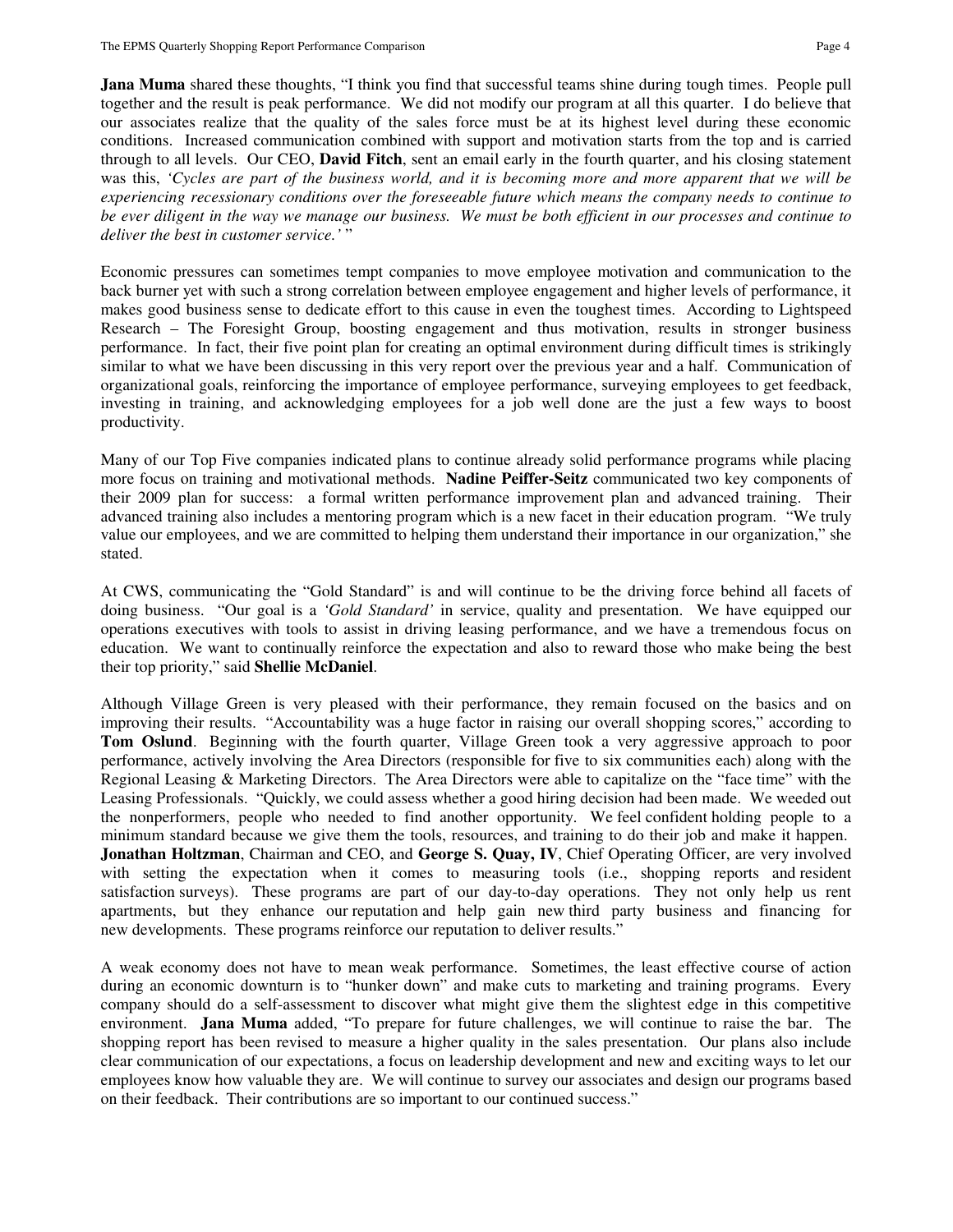In similar fashion, **Kate Grasso** indicated that more training, added on-site visits and frequent sales contests are on the horizon for Carmel Partners in 2009. "I think the key is to keep our teams motivated and focused on the task at hand. We need to be proactive so that the bad news does not affect our ability be successful."

In any climate, organizations need the ability to understand how their company is performing. One of our goals at EPMS is to assist you with this task by providing you with the tools that you need to measure your company's performance against that of other like organizations. The information and feedback shared by so many of our industry partners provides a valuable resource to our industry as a whole.

As 2009 gets quickly underway, tough times or not, it is important to stay on top! Remain focused! Continually assess your progress and adjust/adapt accordingly. What is it going to require in terms of systems, operations, and people who lead, drive and support the organization? This will be pivotal year for the apartment industry. Your success will be determined by the people you hire, train, mentor, and motivate.

Congratulations to all of **YOU** who worked to make **HISTORY** this year! What a tremendous accomplishment! Your dedication to your profession is evident in the numbers. We look forward to hearing of your continued successes in 2009.

**SPECIAL INSERT** – Do not miss the attached *Shopping Report Consequence/Redirection Programs* survey to read how 36 apartment industry leaders use training, mystery shopping, and performance metrics to encourage and support strong leasing performance.

We appreciate the support of each and every one of you! We hope you will find Ellis, Partners in Mystery Shopping to be not only the finest source for mystery shopping but also a training resource for your organization.

Sincerely,

*Joanna Ellis* 

Joanna Ellis, CAPS President jellis@epmsonline.com

Enclosures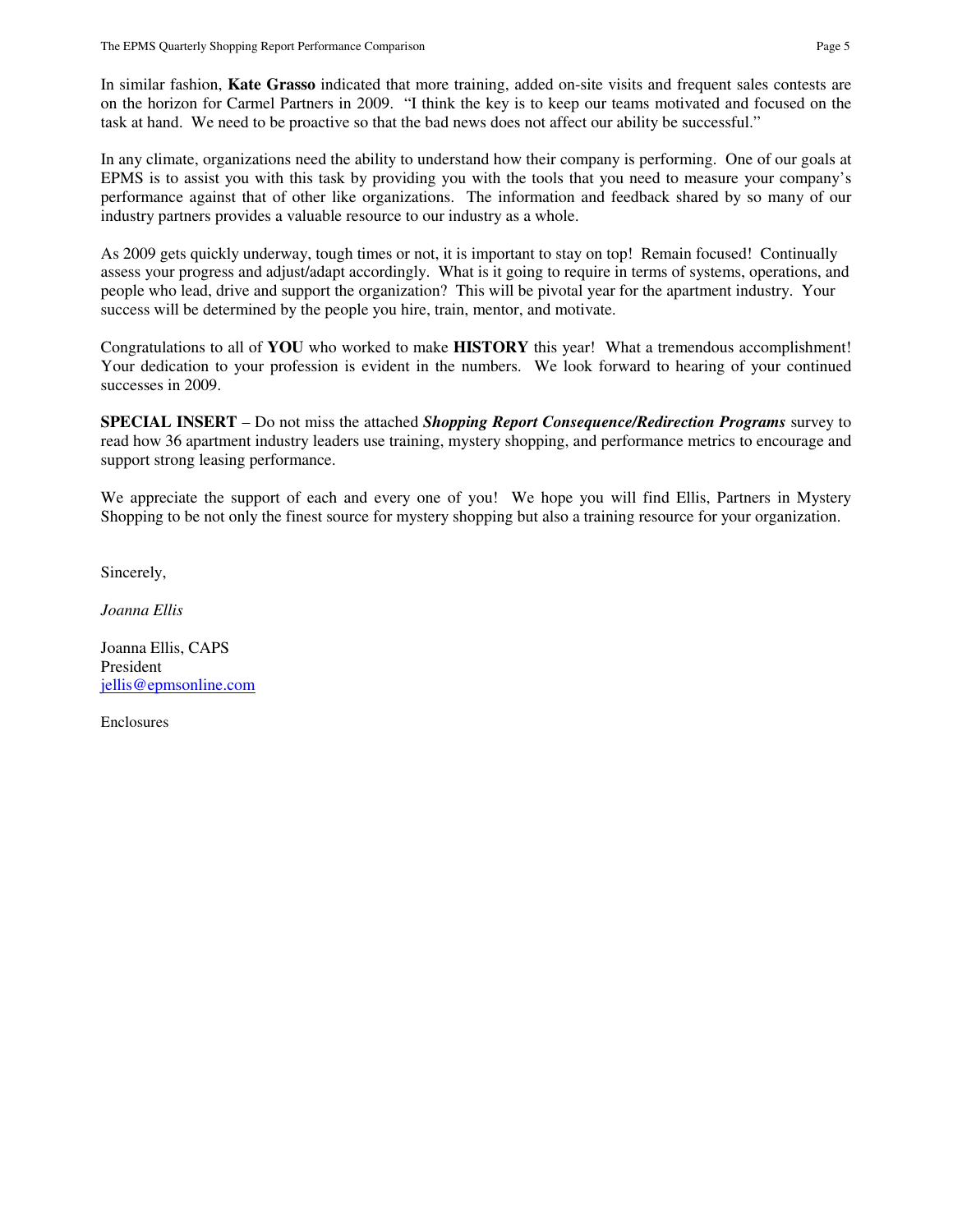

**SHOPPING REPORT PERFORMANCE COMPARISON**

**MULTIFAMILY INDUSTRY BENCHMARK**

#### **FOURTH QUARTER, 2008**

|                                | <b>TELEPHONE</b><br><b>PRESENTATION</b> |                                   | <b>ON-SITE</b>      | <b>PRESENTATION</b>                         |                |                   |                                 |                       |                           |                     | <b>Participating Companies</b> |                                     |                                         |
|--------------------------------|-----------------------------------------|-----------------------------------|---------------------|---------------------------------------------|----------------|-------------------|---------------------------------|-----------------------|---------------------------|---------------------|--------------------------------|-------------------------------------|-----------------------------------------|
|                                | Q1                                      | Q <sub>2</sub>                    | Q3                  | Q4                                          | Q5<br>Discuss/ | Q6                | Q7                              | Q8                    | Q9                        | Q10                 | <b>CLIENT</b>                  | <b>Alliance Residential Company</b> | Lynd Company, The                       |
|                                | Set<br>Appointment                      | <b>Telephone</b><br><b>Number</b> | First<br>Impression | Identify<br><b>Specific</b><br><b>Needs</b> | Show           | Apt.<br>Condition | Feature/<br><b>Benefit Sell</b> | Overcome<br>Objection | Ask for<br><b>Deposit</b> | Lease from<br>Agent | OVERALL                        | <b>Amli Residential</b>             |                                         |
|                                |                                         |                                   |                     |                                             | Property       |                   |                                 |                       |                           |                     | <b>AVERAGE</b>                 |                                     | <b>Lyon Apartment Communities</b>       |
| QUESTION OVERALL AVERAGE       | 92.12%                                  | 83.73%                            | 95.22%              | 92.49%                                      | 95.65%         | 96.14%            | 93.82%                          | 96.26%                | 76.17%                    | 90.44%              | 91.20%                         | AvalonBay Communities, Inc.         | <b>Madison Apartment Group LP</b>       |
| <b>Gables Residential</b>      | 99.39%                                  | 95.09%                            | 98.77%              | 99.08%                                      | 99.39%         | 97.85%            | 98.77%                          | 99.08%                | 92.94%                    | 97.85%              | 97.82%                         | <b>BH Management Services, Inc.</b> | <b>Milestone Management</b>             |
| <b>Carmel Partners</b>         | 97.80%                                  | 95.60%                            | 96.70%              | 98.90%                                      | 98.90%         | 100.00%           | 100.00%                         | 98.90%                | 92.31%                    | 94.51%              | 97.36%                         | <b>Bozzuto &amp; Associates</b>     | <b>Mission Residential, LLC</b>         |
| <b>CWS Apartment Homes</b>     | 93.75%                                  | 89.58%                            | 100.00%             | 100.00%                                     | 95.83%         | 100.00%           | 97.92%                          | 93.75%                | 97.92%                    | 97.92%              | 96.67%                         | <b>BRE Properties</b>               | <b>Northland Investment Corporation</b> |
| <b>Village Green Companies</b> | 98.55%                                  | 92.75%                            | 94.20%              | 95.65%                                      | 95.65%         | 97.10%            | 95.65%                          | 100.00%               | 84.05%                    | 97.10%              | 95.07%                         | Capreit                             | Pinnacle                                |
| <b>SARES-REGIS Group</b>       | 95.05%                                  | 90.10%                            | 98.02%              | 96.04%                                      | 98.02%         | 98.02%            | 100.00%                         | 97.03%                | 85.15%                    | 93.07%              | 95.05%                         | <b>Capstone Real Estate</b>         | <b>Post Properties</b>                  |
| <b>CLIENT 6</b>                | 95.32%                                  | 91.23%                            | 98.25%              | 98.25%                                      | 97.08%         | 98.83%            | 98.83%                          | 98.83%                | 76.02%                    | 97.66%              | 95.03%                         | <b>Carmel Partners</b>              | <b>Prometheus Real Estate Group</b>     |
| <b>CLIENT 7</b>                | 94.00%                                  | 94.00%                            | 100.00%             | 96.00%                                      | 100.00%        | 98.00%            | 100.00%                         | 98.00%                | 72.00%                    | 98.00%              | 95.00%                         | <b>Colonial Properties Trust</b>    | <b>RAM Partners, LLC</b>                |
| <b>CLIENT 8</b>                | 95.54%                                  | 90.87%                            | 96.82%              | 96.18%                                      | 99.58%         | 97.24%            | 92.78%                          | 98.30%                | 87.05%                    | 92.57%              | 94.69%                         | CTL Management, Inc.                | <b>SARES-REGIS Group</b>                |
| <b>CLIENT 9</b>                | 100.00%                                 | 97.67%                            | 98.84%              | 98.84%                                      | 91.86%         | 96.51%            | 96.51%                          | 97.67%                | 73.26%                    | 94.19%              | 94.53%                         | <b>CWS Apartment Homes</b>          | <b>Sequoia Equities</b>                 |
| <b>CLIENT 10</b>               | 94.17%                                  | 87.38%                            | 97.09%              | 97.09%                                      | 99.03%         | 99.03%            | 97.09%                          | 98.06%                | 80.58%                    | 94.17%              | 94.37%                         | Drucker & Falk, LLC                 | <b>Simpson Property Group</b>           |
| <b>CLIENT 11</b>               | 97.21%                                  | 86.05%                            | 98.14%              | 95.35%                                      | 95.81%         | 96.28%            | 97.21%                          | 97.67%                | 83.72%                    | 95.81%              | 94.33%                         | E & S Ring Corporation              | Tarragon Management, Inc.               |
| <b>CLIENT 12</b>               | 96.23%                                  | 92.45%                            | 96.23%              | 88.68%                                      | 96.23%         | 96.23%            | 90.57%                          | 96.23%                | 92.45%                    | 96.23%              | 94.15%                         | <b>Fairfield Residential</b>        | The Bainbridge Companies                |
| <b>CLIENT 13</b>               | 91.67%                                  | 82.64%                            | 97.22%              | 94.45%                                      | 98.61%         | 97.91%            | 98.61%                          | 98.61%                | 84.73%                    | 96.52%              | 94.10%                         | Fogelman Management Group           | <b>The Connor Group</b>                 |
| <b>CLIENT 14</b>               | 98.26%                                  | 89.57%                            | 94.35%              | 92.61%                                      | 98.70%         | 97.39%            | 91.74%                          | 96.09%                | 91.74%                    | 89.57%              | 94.00%                         | <b>Gables Residential Services</b>  | UDR, Inc.                               |
| <b>CLIENT 15</b>               | 98.57%                                  | 87.14%                            | 100.00%             | 100.00%                                     | 95.72%         | 95.72%            | 95.72%                          | 97.14%                | 77.14%                    | 92.85%              | 94.00%                         | <b>Greystar Management</b>          | <b>Village Green Companies</b>          |
| <b>CLIENT 16</b>               | 94.93%                                  | 87.56%                            | 98.16%              | 93.09%                                      | 99.08%         | 96.77%            | 93.55%                          | 98.16%                | 79.26%                    | 95.39%              | 93.59%                         | JPI                                 | <b>Waterton Residential</b>             |
| <b>CLIENT 17</b>               | 95.98%                                  | 87.94%                            | 97.49%              | 96.98%                                      | 96.98%         | 93.97%            | 95.98%                          | 96.48%                | 79.40%                    | 92.96%              | 93.42%                         | Legacy Partners Residential, Inc.   | <b>Weidner Apartment Homes</b>          |
| <b>CLIENT 18</b>               | 95.31%                                  | 87.50%                            | 95.31%              | 93.75%                                      | 95.31%         | 93.75%            | 95.31%                          | 95.31%                | 90.63%                    | 90.63%              | 93.28%                         | <b>Lincoln Property Company</b>     | <b>Western National Group</b>           |
| <b>CLIENT 19</b>               | 99.17%                                  | 76.67%                            | 96.67%              | 96.67%                                      | 96.67%         | 100.00%           | 99.17%                          | 95.00%                | 73.33%                    | 95.00%              | 92.83%                         |                                     |                                         |
| <b>CLIENT 20</b>               | 95.08%                                  | 78.69%                            | 98.36%              | 98.36%                                      | 100.00%        | 96.72%            | 98.36%                          | 96.72%                | 70.49%                    | 93.44%              | 92.62%                         |                                     |                                         |
| <b>CLIENT 21</b>               | 94.87%                                  | 87.18%                            | 97.44%              | 89.74%                                      | 100.00%        | 100.00%           | 92.31%                          | 94.87%                | 76.92%                    | 89.74%              | 92.31%                         |                                     | * Representing 4,873 shopping reports   |

**Gables Residential Jana Muma, Vice President Learning & DevelopmentBenchmark 1st Place Company**  *"Congratulations to all associates on this monumental achievement! You consistently go above and beyond in all that you do. We are proud of your success and want to thank you for your commitment to offering the highest level of service and sales quality to our customers."* 

**www.epmsonline.com**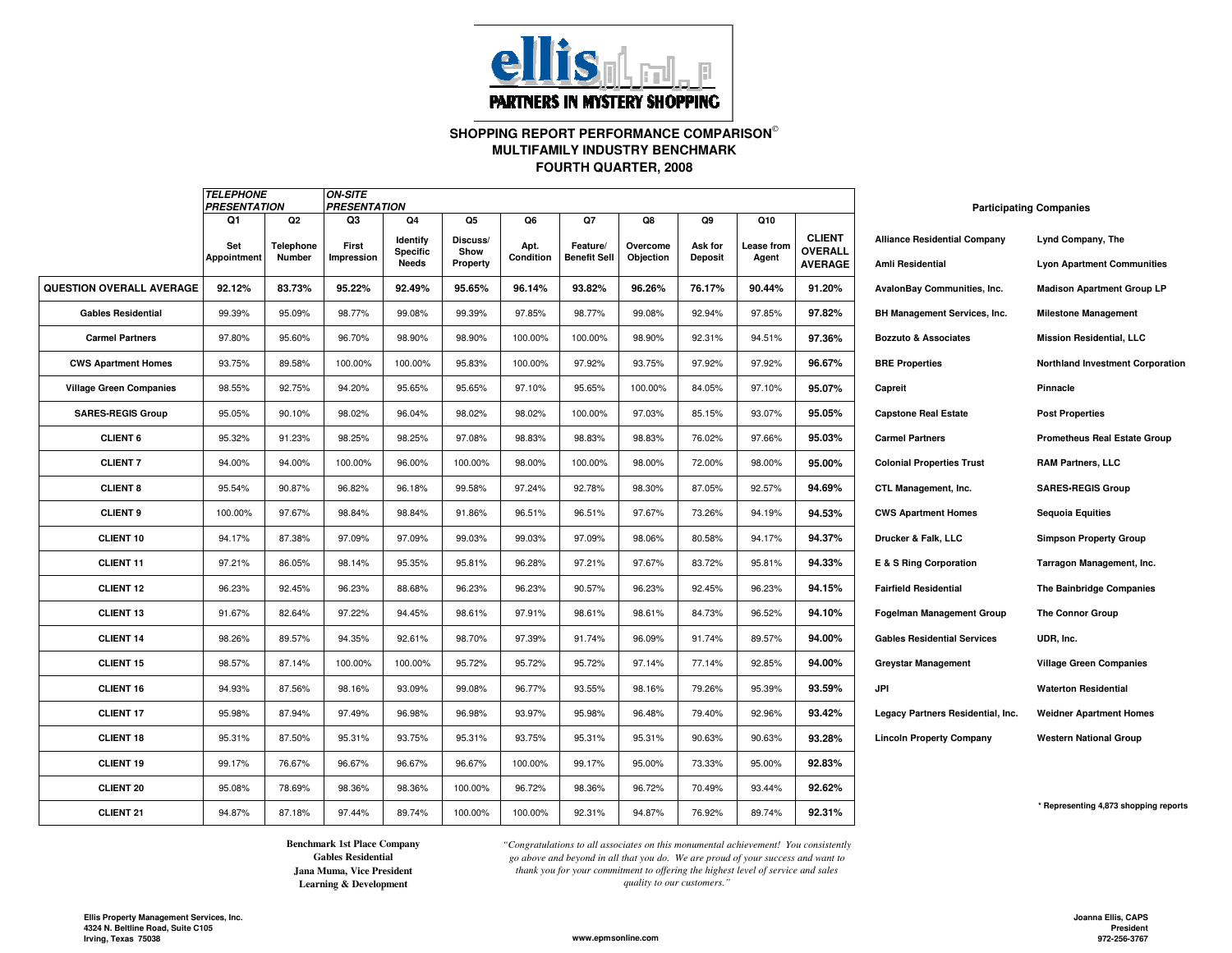

**SHOPPING REPORT PERFORMANCE COMPARISON**

**MULTIFAMILY INDUSTRY BENCHMARK**

#### **FOURTH QUARTER, 2008**

|                                 | <b>TELEPHONE</b><br><b>PRESENTATION</b> |                | <b>ON-SITE</b> | <b>PRESENTATION</b>         |                  |           |                     |           |                |                   |                          | <b>Participating Companies</b>      |                                         |  |
|---------------------------------|-----------------------------------------|----------------|----------------|-----------------------------|------------------|-----------|---------------------|-----------|----------------|-------------------|--------------------------|-------------------------------------|-----------------------------------------|--|
|                                 | Q1                                      | Q <sub>2</sub> | Q3             | Q4                          | Q5               | Q6        | Q7                  | Q8        | Q9             | Q10               |                          |                                     |                                         |  |
|                                 | Set                                     | Telephone      | First          | Identify<br><b>Specific</b> | Discuss/<br>Show | Apt.      | Feature/            | Overcome  | Ask for        | <b>Lease from</b> | <b>CLIENT</b><br>OVERALL | <b>Alliance Residential Company</b> | Lynd Company, The                       |  |
|                                 | Appointment                             | Number         | Impression     | <b>Needs</b>                | Property         | Condition | <b>Benefit Sell</b> | Objection | <b>Deposit</b> | Agent             | <b>AVERAGE</b>           | <b>Amli Residential</b>             | <b>Lyon Apartment Communities</b>       |  |
| <b>QUESTION OVERALL AVERAGE</b> | 92.12%                                  | 83.73%         | 95.22%         | 92.49%                      | 95.65%           | 96.14%    | 93.82%              | 96.26%    | 76.17%         | 90.44%            | 91.20%                   | AvalonBay Communities, Inc.         | <b>Madison Apartment Group LP</b>       |  |
| <b>CLIENT 22</b>                | 94.87%                                  | 89.74%         | 94.87%         | 82.05%                      | 97.44%           | 100.00%   | 94.87%              | 94.87%    | 84.62%         | 84.62%            | 91.79%                   | <b>BH Management Services, Inc.</b> | <b>Milestone Management</b>             |  |
| <b>CLIENT 23</b>                | 87.50%                                  | 70.83%         | 100.00%        | 95.83%                      | 91.67%           | 100.00%   | 95.83%              | 87.50%    | 91.67%         | 95.83%            | 91.67%                   | <b>Bozzuto &amp; Associates</b>     | <b>Mission Residential, LLC</b>         |  |
| <b>CLIENT 24</b>                | 93.55%                                  | 88.17%         | 94.62%         | 90.32%                      | 93.55%           | 100.00%   | 92.47%              | 95.70%    | 79.57%         | 87.10%            | 91.51%                   | <b>BRE Properties</b>               | <b>Northland Investment Corporation</b> |  |
| <b>CLIENT 25</b>                | 96.00%                                  | 72.00%         | 100.00%        | 96.00%                      | 96.00%           | 92.00%    | 92.00%              | 100.00%   | 72.00%         | 92.00%            | 90.80%                   | Capreit                             | Pinnacle                                |  |
| <b>CLIENT 26</b>                | 94.55%                                  | 78.18%         | 96.36%         | 90.91%                      | 92.73%           | 98.18%    | 90.91%              | 90.91%    | 74.55%         | 92.73%            | 90.00%                   | <b>Capstone Real Estate</b>         | <b>Post Properties</b>                  |  |
| <b>CLIENT 27</b>                | 100.00%                                 | 80.85%         | 94.68%         | 96.81%                      | 92.55%           | 82.98%    | 90.43%              | 96.81%    | 71.28%         | 85.11%            | 89.15%                   | <b>Carmel Partners</b>              | <b>Prometheus Real Estate Group</b>     |  |
| <b>CLIENT 28</b>                | 84.25%                                  | 69.29%         | 95.28%         | 92.92%                      | 96.06%           | 96.85%    | 96.85%              | 95.28%    | 74.01%         | 90.55%            | 89.13%                   | <b>Colonial Properties Trust</b>    | <b>RAM Partners, LLC</b>                |  |
| <b>CLIENT 29</b>                | 91.85%                                  | 85.19%         | 92.59%         | 88.89%                      | 93.33%           | 94.07%    | 80.74%              | 98.52%    | 74.81%         | 83.70%            | 88.37%                   | CTL Management, Inc.                | <b>SARES-REGIS Group</b>                |  |
| <b>CLIENT 30</b>                | 94.34%                                  | 94.34%         | 86.79%         | 88.68%                      | 88.68%           | 88.68%    | 86.79%              | 98.11%    | 67.92%         | 79.25%            | 87.36%                   | <b>CWS Apartment Homes</b>          | <b>Sequoia Equities</b>                 |  |
| <b>CLIENT 31</b>                | 89.36%                                  | 65.96%         | 91.49%         | 91.49%                      | 94.68%           | 97.87%    | 96.81%              | 93.62%    | 62.77%         | 89.36%            | 87.34%                   | Drucker & Falk, LLC                 | <b>Simpson Property Group</b>           |  |
| <b>CLIENT 32</b>                | 89.70%                                  | 74.25%         | 89.70%         | 87.56%                      | 94.42%           | 96.14%    | 94.42%              | 97.00%    | 65.24%         | 83.26%            | 87.17%                   | E & S Ring Corporation              | Tarragon Management, Inc.               |  |
| <b>CLIENT 33</b>                | 85.11%                                  | 75.95%         | 95.04%         | 88.17%                      | 96.56%           | 95.42%    | 90.46%              | 93.89%    | 62.21%         | 87.40%            | 87.02%                   | <b>Fairfield Residential</b>        | The Bainbridge Companies                |  |
| <b>CLIENT 34</b>                | 80.23%                                  | 89.54%         | 91.86%         | 86.05%                      | 94.19%           | 96.51%    | 95.35%              | 95.35%    | 54.65%         | 84.88%            | 86.86%                   | <b>Fogelman Management Group</b>    | <b>The Connor Group</b>                 |  |
| <b>CLEINT 35</b>                | 87.50%                                  | 78.75%         | 96.25%         | 82.50%                      | 92.50%           | 92.50%    | 86.25%              | 97.50%    | 58.75%         | 83.75%            | 85.63%                   | <b>Gables Residential Services</b>  | UDR, Inc.                               |  |
| <b>CLIENT 36</b>                | 90.38%                                  | 79.81%         | 91.35%         | 84.62%                      | 85.58%           | 93.27%    | 93.27%              | 94.23%    | 55.77%         | 84.62%            | 85.29%                   | <b>Greystar Management</b>          | <b>Village Green Companies</b>          |  |
| <b>CLIENT 37</b>                | 73.91%                                  | 65.22%         | 86.96%         | 86.96%                      | 95.65%           | 91.30%    | 86.96%              | 95.65%    | 69.57%         | 86.96%            | 83.91%                   | JPI                                 | <b>Waterton Residential</b>             |  |
| <b>CLIENT 38</b>                | 87.50%                                  | 65.63%         | 82.81%         | 90.63%                      | 84.38%           | 95.31%    | 82.81%              | 95.31%    | 60.94%         | 78.13%            | 82.34%                   | Legacy Partners Residential, Inc.   | <b>Weidner Apartment Homes</b>          |  |
| <b>CLIENT 39</b>                | 89.74%                                  | 79.49%         | 82.05%         | 89.74%                      | 92.31%           | 94.87%    | 92.31%              | 84.62%    | 41.03%         | 74.36%            | 82.05%                   | <b>Lincoln Property Company</b>     | <b>Western National Group</b>           |  |
| <b>CLIENT 40</b>                | 75.41%                                  | 65.57%         | 90.16%         | 86.89%                      | 86.89%           | 93.44%    | 93.44%              | 90.16%    | 49.18%         | 83.61%            | 81.48%                   |                                     |                                         |  |
| <b>CLIENT 41</b>                | 62.41%                                  | 63.12%         | 88.65%         | 74.47%                      | 87.94%           | 90.78%    | 90.07%              | 91.49%    | 48.94%         | 80.85%            | 77.87%                   |                                     |                                         |  |
| <b>CLIENT 42</b>                | 69.03%                                  | 59.29%         | 88.50%         | 73.45%                      | 82.30%           | 91.15%    | 77.88%              | 84.07%    | 57.52%         | 71.68%            | 75.49%                   |                                     | * Representing 4,873 shopping reports   |  |

**Learning & Development Jana Muma, Vice President Benchmark 1st Place CompanyGables Residential**

*"Congratulations to all associates on this monumental achievement! You consistently go above and beyond in all that you do. We are proud of your success and want to thank you for your commitment to offering the highest level of service and sales quality to our customers."* 

**www.epmsonline.com**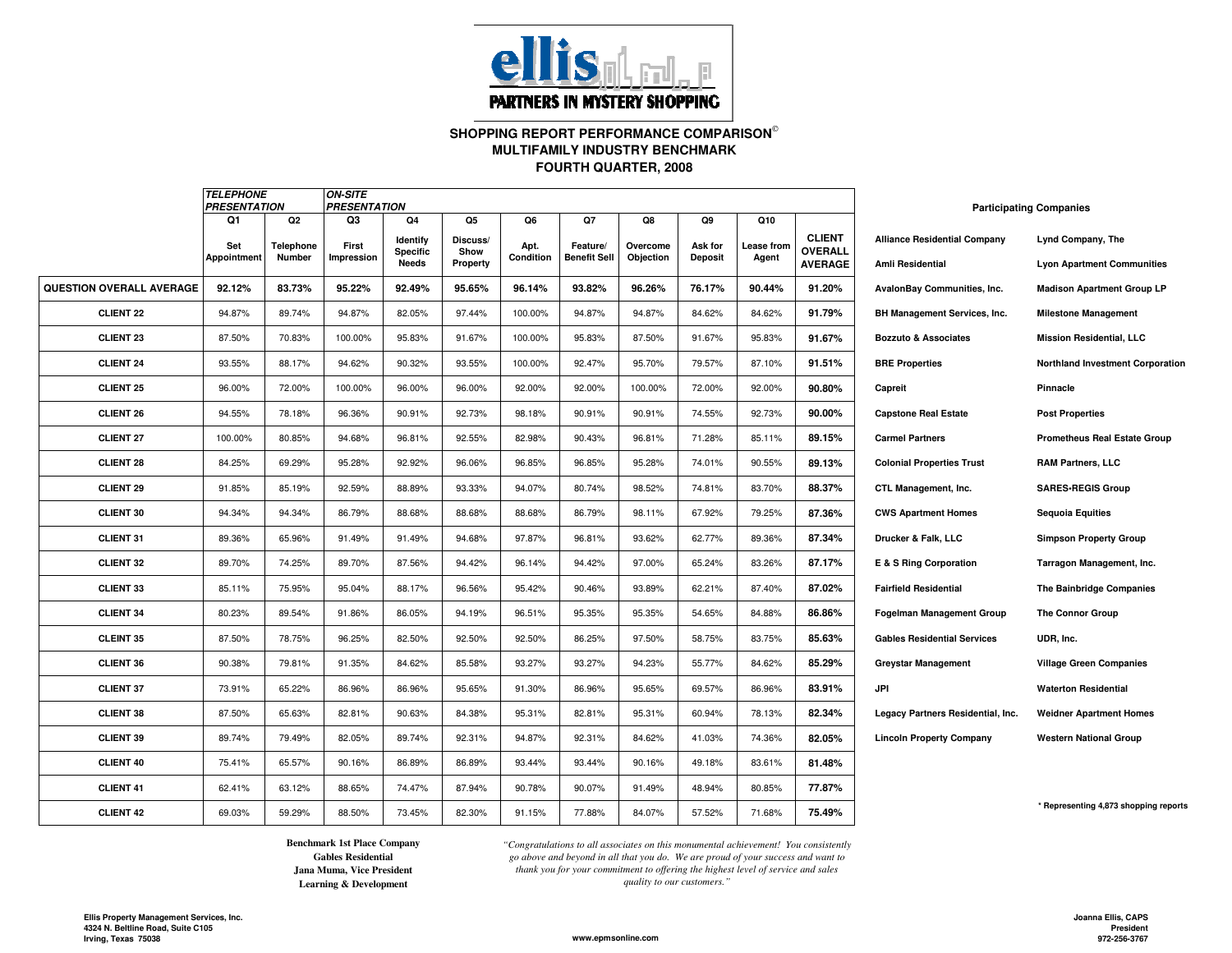"Subject to" = termination at the discretion of management

| "Grounds for" = immediate termination per company policy |  |  |  |  |
|----------------------------------------------------------|--|--|--|--|
|                                                          |  |  |  |  |

|                  | Minimum               | <b>Reward Qualifying Requirements</b>              | Reward                                               | <b>Additional Incentives</b>                                                                                                                              | <b>Consequences for Failure to Meet Minimum Score Requirements</b>                                                                                                                                                            | <b>Termination</b>   |  |
|------------------|-----------------------|----------------------------------------------------|------------------------------------------------------|-----------------------------------------------------------------------------------------------------------------------------------------------------------|-------------------------------------------------------------------------------------------------------------------------------------------------------------------------------------------------------------------------------|----------------------|--|
|                  | <b>Score</b>          |                                                    |                                                      |                                                                                                                                                           |                                                                                                                                                                                                                               |                      |  |
| 85%<br>Company A |                       |                                                    |                                                      | $\sim 100\%$ on benchmark = \$100                                                                                                                         |                                                                                                                                                                                                                               | Yes (subject         |  |
|                  |                       | Score of 85% (and above) in each category          | ~ \$200, certificate and lapel pin                   | $\sim$ Close 3x, including request for deposit = free day off                                                                                             | Subject to disciplinary action (Regional Manager discretion)                                                                                                                                                                  | to)                  |  |
|                  |                       |                                                    |                                                      |                                                                                                                                                           | Reduction in bonus pay                                                                                                                                                                                                        |                      |  |
| Company B<br>69% |                       | Overall Score of 100%                              | $\sim$ \$100 - \$200 (varies by region)              | ~ Quarterly lunch for 100% winners                                                                                                                        | 1st Failed shop = one on one training                                                                                                                                                                                         | Yes (subject         |  |
|                  |                       |                                                    |                                                      |                                                                                                                                                           | 2nd Failed shops = written reprimand                                                                                                                                                                                          |                      |  |
|                  |                       |                                                    |                                                      |                                                                                                                                                           | 3rd Failed shops = subject to termination (region based)                                                                                                                                                                      |                      |  |
| Company C        | 90%                   | Overall Score of 90% (and above)                   | \$200                                                | Annual contest: For each community with highest<br>shopping score average, every professional receives<br>\$200 and free day off                          | Overall score of 85% and below = one on one training                                                                                                                                                                          | Yes (subject<br>to)  |  |
|                  |                       |                                                    |                                                      | Newsletter recognition                                                                                                                                    | Overall score of 80% and below $=$ one on one training plus leasing class                                                                                                                                                     |                      |  |
|                  |                       |                                                    | $\sim$ \$50                                          |                                                                                                                                                           | Overall score of $70\%$ and below = written reprimand                                                                                                                                                                         |                      |  |
|                  |                       | 100% telephone                                     |                                                      |                                                                                                                                                           | Overall score of 70% and below (telephone) = reshop but reshops are not eligible for bonus                                                                                                                                    |                      |  |
| 70%<br>Company D |                       | 100% onsite                                        | ~1.550                                               |                                                                                                                                                           |                                                                                                                                                                                                                               |                      |  |
|                  |                       | 100% benchmark                                     | ~1.550                                               | $~\sim~$ None                                                                                                                                             |                                                                                                                                                                                                                               | No                   |  |
|                  |                       | 99%-95% telephone                                  | ~ $$25$                                              |                                                                                                                                                           | Overall score of 70% and below (on-site) = reshop but reshops are not eligible for bonus                                                                                                                                      |                      |  |
|                  |                       | 99%-95% onsite                                     | ~ $$25$                                              |                                                                                                                                                           |                                                                                                                                                                                                                               |                      |  |
| Company E        | 71%                   | 100% telephone                                     | $~\sim$ \$100                                        | ~ Additional \$100 to \$200 (region based decision)                                                                                                       | Up to \$150 employee deduction                                                                                                                                                                                                | Yes (grounds         |  |
|                  |                       | 100% onsite                                        | $~\sim$ \$100                                        | ~ Additional \$100 to \$200 (region based decision)                                                                                                       | 3 or 6 (region based) failed shops = grounds for termination                                                                                                                                                                  | for)                 |  |
| Company F        |                       | Overall Score of 85% (and above)                   | $~\sim$ \$100 Visa card                              | Occasional quarterly contest with overall score of 95%<br>(and above) = $$200$ Visa card                                                                  | 1st Failed shop = \$100 employee deduction and reshop                                                                                                                                                                         | Yes (grounds<br>for) |  |
|                  | 85%                   |                                                    |                                                      |                                                                                                                                                           | 2nd Failed shop = \$100 employee deduction, reshop and written reprimand                                                                                                                                                      |                      |  |
|                  |                       |                                                    |                                                      |                                                                                                                                                           | 3rd Failed shop = grounds for termination                                                                                                                                                                                     |                      |  |
|                  |                       | Overall score of 100%                              | ~5300                                                |                                                                                                                                                           | Written action plan, 4 hour refresher class, and/or one on one coaching (Regional Manager discretion)                                                                                                                         | Yes (grounds         |  |
| Company G        | 70%                   | Overall score of 99% - 98%                         | $~\sim~$200$                                         | ~ None                                                                                                                                                    | After 3 consecutive shops of a combined telephone & onsite score that is 70% and below, employee is terminated                                                                                                                | for)                 |  |
|                  |                       | Overall score of 97% - 96%                         | $~\sim$ \$100                                        |                                                                                                                                                           |                                                                                                                                                                                                                               |                      |  |
| Company H        | 85%                   | 100% telephone                                     | ~550                                                 | None                                                                                                                                                      | 1st Failed shop = refresher leasing class and subject to written reprimand                                                                                                                                                    | Yes (subject         |  |
|                  |                       | 100% onsite                                        | ~5100                                                |                                                                                                                                                           |                                                                                                                                                                                                                               | to)                  |  |
| Company I        | None                  | Overall Score of 100%                              | ~5100                                                | Overall scores of 95% on 2 telephone and/or onsite<br>scores within 1 year = admittance to "Club", a lapel pin,<br>certificate and newsletter recognition | None                                                                                                                                                                                                                          | <b>No</b>            |  |
| Company J        | 79%                   | 100% telephone or onsite                           | ~ \$50 personally delivered by regional              | None                                                                                                                                                      | Overall score between 80% and 89% = action plan                                                                                                                                                                               | <b>No</b>            |  |
|                  |                       |                                                    |                                                      |                                                                                                                                                           | Overall score of 79% and below = refresher leasing class and subject to counseling (if reoccurring)                                                                                                                           |                      |  |
|                  |                       | Overall Score of 100% - 95% plus 100% on benchmark | ~5500                                                |                                                                                                                                                           | 1st Failed shop = verbal warning to Property Manager and employee and reshop                                                                                                                                                  |                      |  |
| Company K        | 80%                   | Overall Score of 94% - 90% plus 100% on benchmark  | $-$ \$200                                            | Community's shopping report results impact the<br>management assessment                                                                                   | 2nd Failed shop = written warning issued to the Property Manager and employee                                                                                                                                                 | Yes (subject<br>to)  |  |
|                  |                       |                                                    |                                                      |                                                                                                                                                           | 3rd Failed shop = additional disciplinary action (ie, termination) may be taken against both the Property Manager and<br>employee                                                                                             |                      |  |
| Company L        | 80%                   | Overall Score of 100% - 80%                        | $\sim$ Biweekly eblast recognition                   | $\sim$ None                                                                                                                                               | Refresher leasing course or one on one training based on score and/or frequency of low score                                                                                                                                  | No<br>$\sim$         |  |
|                  |                       |                                                    |                                                      |                                                                                                                                                           | Overall score of 86% to 94% = additional training by Regional Manager/Property Manager                                                                                                                                        |                      |  |
|                  |                       |                                                    |                                                      | ~ Letter from Executive Vice President                                                                                                                    | 1st Failed Shop (75% to 85%) = review shop with Regional Manager/Property Manager and written action plan                                                                                                                     |                      |  |
| Company M        | 90%                   | Overall Score of 100% - 95%                        | $\sim$ \$100 and lapel pin                           | ~ Top 10 (for year) performers attend annual conference                                                                                                   | 2nd Failed Shop (75% and below) = review shop with Regional Manager/Property Manager, written action plan and reshop<br>If reshop is 76% or below, Regional Manager counsels employee and employee is given written reprimand | Yes (subject<br>to)  |  |
|                  |                       |                                                    |                                                      |                                                                                                                                                           | 3rd Failed Shop (75% and below) = another reshop and subject to termination or moving to a new position within<br>organization                                                                                                |                      |  |
|                  |                       |                                                    |                                                      |                                                                                                                                                           | 1st Failed Shop (75% and below) = reshop                                                                                                                                                                                      |                      |  |
|                  |                       |                                                    |                                                      |                                                                                                                                                           | 2nd Failed Shop (75% and below) = additional training                                                                                                                                                                         | Yes (subject         |  |
| 76%<br>Company N | Overall Score of 100% | $\sim$ \$150 and certificate                       | ~ Overall Scores of 95% (and above) invited to lunch | 3rd Failed Shop (75% and below) = reshop (at employee expense) and written improvement plan and/or counseling                                             | to)                                                                                                                                                                                                                           |                      |  |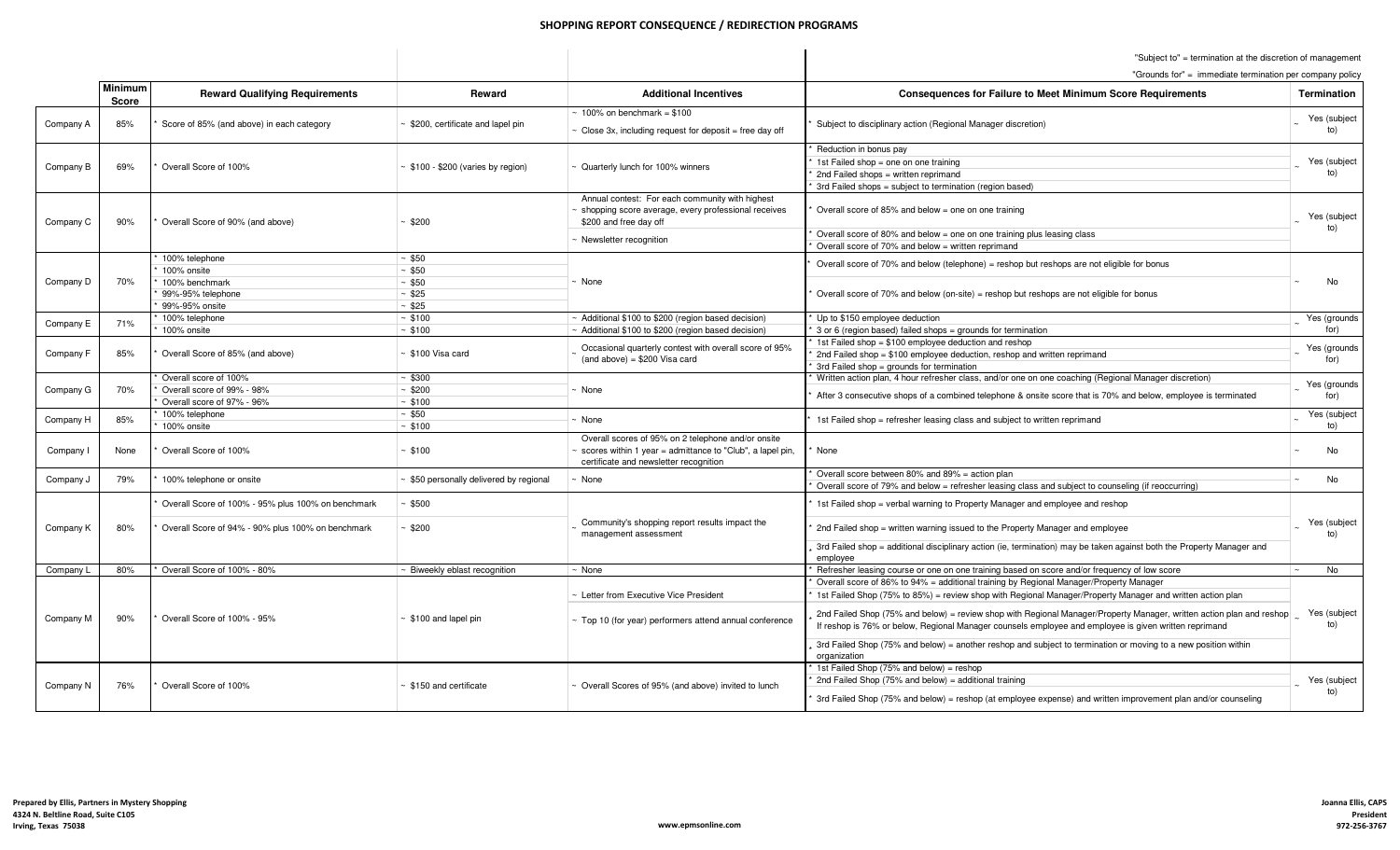## SHOPPING REPORT CONSEQUENCE / REDIRECTION PROGRAMS

|           | <b>Minimum</b><br>Score | <b>Reward Qualifying Requirements</b>                                        | Reward                                                                                                              | <b>Additional Incentives</b>                                                                                                                        | <b>Consequences for Failure to Meet Minimum Score Requirements</b>                                                                                 | <b>Termination</b>  |                                                         |                                                                  |              |
|-----------|-------------------------|------------------------------------------------------------------------------|---------------------------------------------------------------------------------------------------------------------|-----------------------------------------------------------------------------------------------------------------------------------------------------|----------------------------------------------------------------------------------------------------------------------------------------------------|---------------------|---------------------------------------------------------|------------------------------------------------------------------|--------------|
|           |                         | 100% telephone                                                               | Escalating increase (\$100 - \$250) in<br>shopping bonus quarter after quarter                                      |                                                                                                                                                     |                                                                                                                                                    | No                  |                                                         |                                                                  |              |
| Company O |                         | 99% - 95% telephone                                                          | Escalating increase (\$50 - \$95) in<br>shopping bonus quarter after quarter                                        | Quarterly contest for overall score of 100% enters<br>professional into a drawing for \$300, a free day off and<br>lunch with property and regional | Overall score of 86% and below = submission of feedback form and follow up/one on one training                                                     | No                  |                                                         |                                                                  |              |
|           | 87%                     | 100% onsite                                                                  | Escalating increase (\$150 - \$450) in<br>shopping bonus quarter after quarter                                      | 100% on the telephone an/or onsite receives recognition                                                                                             |                                                                                                                                                    | No                  |                                                         |                                                                  |              |
|           |                         | 99% - 95% onsite                                                             | Escalating increase (\$75 - \$150) in<br>shopping bonus quarter after quarter                                       | letter from President and Director of Training                                                                                                      |                                                                                                                                                    |                     |                                                         |                                                                  |              |
| Company P | 81%                     | Overall Score of 90% (and above) plus "yes" to company<br>specific questions | Crystal item                                                                                                        | - Biannually award breakfasts                                                                                                                       | 1st Failed Shop (80% and below) = counseling and reshop<br>2nd Failed Shop (80% and below) = boot camp training, reshop and subject to termination | Yes (subject<br>to) |                                                         |                                                                  |              |
|           |                         |                                                                              |                                                                                                                     |                                                                                                                                                     |                                                                                                                                                    |                     |                                                         |                                                                  |              |
| Company Q |                         | Overall Score of 100% (video shop)                                           | ~51,000                                                                                                             | $\sim$ 100% on benchmark questions = no bonus video shop                                                                                            | 1st Failed Shop (83% and below) = refresher training course                                                                                        | Yes (grounds        |                                                         |                                                                  |              |
|           | 84%                     | Overall Score 100%                                                           | $~\sim$ \$100                                                                                                       | $\sim$ 100% on benchmark questions = \$500                                                                                                          | 2nd Failed Shop (83% and below) = written reprimand                                                                                                |                     |                                                         |                                                                  |              |
|           |                         | Overall Score 99% - 95%                                                      | ~575                                                                                                                | $\sim$ 100% on benchmark questions = \$500                                                                                                          | 3rd Failed Shop (83% and below) within 18 months = grounds for termination                                                                         | for)                |                                                         |                                                                  |              |
|           |                         | Overall Score 94% - 90%                                                      | $~\sim~$50$                                                                                                         | $\sim$ 100% on benchmark questions = \$500                                                                                                          |                                                                                                                                                    |                     |                                                         |                                                                  |              |
| Company R | 80%                     | Overall Score of 100% plus ask for deposit                                   | \$250, 125% of lease commission,<br>- special prize and entry into quarterly<br>drawing, letter and dinner with COO | Overall Score of 95% (and above) = admittance to "Club"                                                                                             | 1st Failed Shop (80% and below) = coaching session and only receives 50% of leasing commissions                                                    |                     |                                                         |                                                                  |              |
|           |                         | Overall Score of 95% plus ask for deposit                                    | 125% of lease commission plus special<br>prize entry into quarterly drawing                                         | Quarterly Drawing = gifts that vary from a trip for two,<br>two airline tickets, plasma TV, free day off and \$100,<br>\$750 gift card, etc.        | 2nd Failed Shop (80% and below) = counseling session, written reprimand and only receives 50% of leasing commissions                               | Yes (subject<br>to) |                                                         |                                                                  |              |
|           |                         | Overall Score of 90% plus ask for deposit                                    | 100% of lease commission and special<br>prize                                                                       | Special Prizes = \$25, \$50, IPOD, etc.                                                                                                             | 3rd Failed Shop (80% and below) = subject to termination and only receives 50% of leasing commissions                                              |                     |                                                         |                                                                  |              |
|           |                         |                                                                              |                                                                                                                     |                                                                                                                                                     | Overall score of 95% and below = action plan                                                                                                       |                     |                                                         |                                                                  |              |
|           |                         |                                                                              |                                                                                                                     | · None                                                                                                                                              | 1st Failed Shop (51% to 69%) = verbal counseling/coaching                                                                                          |                     |                                                         |                                                                  |              |
| Company S | 70%                     | Overall Score of 100%                                                        | \$250                                                                                                               |                                                                                                                                                     | 1st Failed Shop (50% and below) = written counseling/coaching and potential impact on monthly bonus                                                | Yes (grounds        |                                                         |                                                                  |              |
|           |                         |                                                                              |                                                                                                                     |                                                                                                                                                     | 2nd Failed Shop (69% and below) = written counseling/coaching and potential impact on monthly bonus                                                | for)                |                                                         |                                                                  |              |
|           |                         | Overall Score of 99% - 96%                                                   | ~5150                                                                                                               |                                                                                                                                                     | 3rd Failed Shop (69% and below) = grounds for termination                                                                                          |                     |                                                         |                                                                  |              |
|           |                         |                                                                              |                                                                                                                     |                                                                                                                                                     | 1st Failed Shop (75% and below) = reshop                                                                                                           |                     |                                                         |                                                                  |              |
|           |                         | Overall Score of 90% (and above)                                             |                                                                                                                     |                                                                                                                                                     |                                                                                                                                                    |                     | Highest shop score for month $= $100$ . certificate and | 2nd Failed Shop (75% and below) = reshop and additional training | Yes (grounds |
| Company T | 76%                     |                                                                              | $\sim$ Certificate and marble star                                                                                  | trophy                                                                                                                                              | 3rd Failed Shop (75% and below) = reshop and written reprimand                                                                                     | for)                |                                                         |                                                                  |              |
|           |                         |                                                                              |                                                                                                                     |                                                                                                                                                     | 4th Failed Shop (75% and below) within 6 months = grounds for termination                                                                          |                     |                                                         |                                                                  |              |
|           |                         |                                                                              |                                                                                                                     | ~ 92% (and above) qualifies professional for "Club"                                                                                                 |                                                                                                                                                    |                     |                                                         |                                                                  |              |
| Company U | 80%                     | Overall Score of 100% - 92% plus 100% on benchmark                           | Escalating bonus based on shop %,<br>ranging from \$100 to \$180                                                    | Quarterly luncheon for "Club" professionals<br>~ Recognition at annual conference<br>- Recognition in newsletter                                    | Overall score of 80% and below = additional training                                                                                               | Yes (subject        |                                                         |                                                                  |              |
|           |                         |                                                                              |                                                                                                                     |                                                                                                                                                     | 1st Failed Shop (83% and below) = verbal discussion and reshop                                                                                     |                     |                                                         |                                                                  |              |
| Company V | 84%                     | Overall Score of 98% (and above), 100% on benchmark                          | - \$150 American Express gift card                                                                                  | - Recognition at quarterly program                                                                                                                  | 2nd Failed Shop (83% and below) = written reprimand and reshop                                                                                     | Yes (subject        |                                                         |                                                                  |              |
|           |                         | and follow up by telephone or in writing                                     |                                                                                                                     |                                                                                                                                                     | 3rd Failed Shop (83% and below) = subject to termination                                                                                           | to)                 |                                                         |                                                                  |              |
|           |                         | Overall Score of 98% (and above) and 100% on benchmark                       | \$125 and \$25 to each staff member<br>including maintenance, house keeping,<br>etc.                                | Annual drawing for NAA or brainstorming for highest<br>score                                                                                        | 1st Failed Shop = follow up/retraining                                                                                                             |                     |                                                         |                                                                  |              |
| Company W |                         | Overall Score of 95% (and above) and 100% on benchmark                       | ~5125                                                                                                               | Recognition from President, certificate, honor roll, and<br>annual conference                                                                       | 2nd or more Failed Shops = subject to termination                                                                                                  |                     |                                                         |                                                                  |              |
|           |                         | Overall Score of 95% (and above)                                             | ~5100                                                                                                               | - Quarterly region award and recognition at annual meeting                                                                                          |                                                                                                                                                    |                     |                                                         |                                                                  |              |
|           |                         | Overall Score of 94% - 84% plus 100% on benchmark                            | $~^{\circ}~\$75$                                                                                                    |                                                                                                                                                     |                                                                                                                                                    |                     |                                                         |                                                                  |              |
|           |                         | Overall Score of 94% - 84%                                                   | ~550                                                                                                                |                                                                                                                                                     |                                                                                                                                                    |                     |                                                         |                                                                  |              |